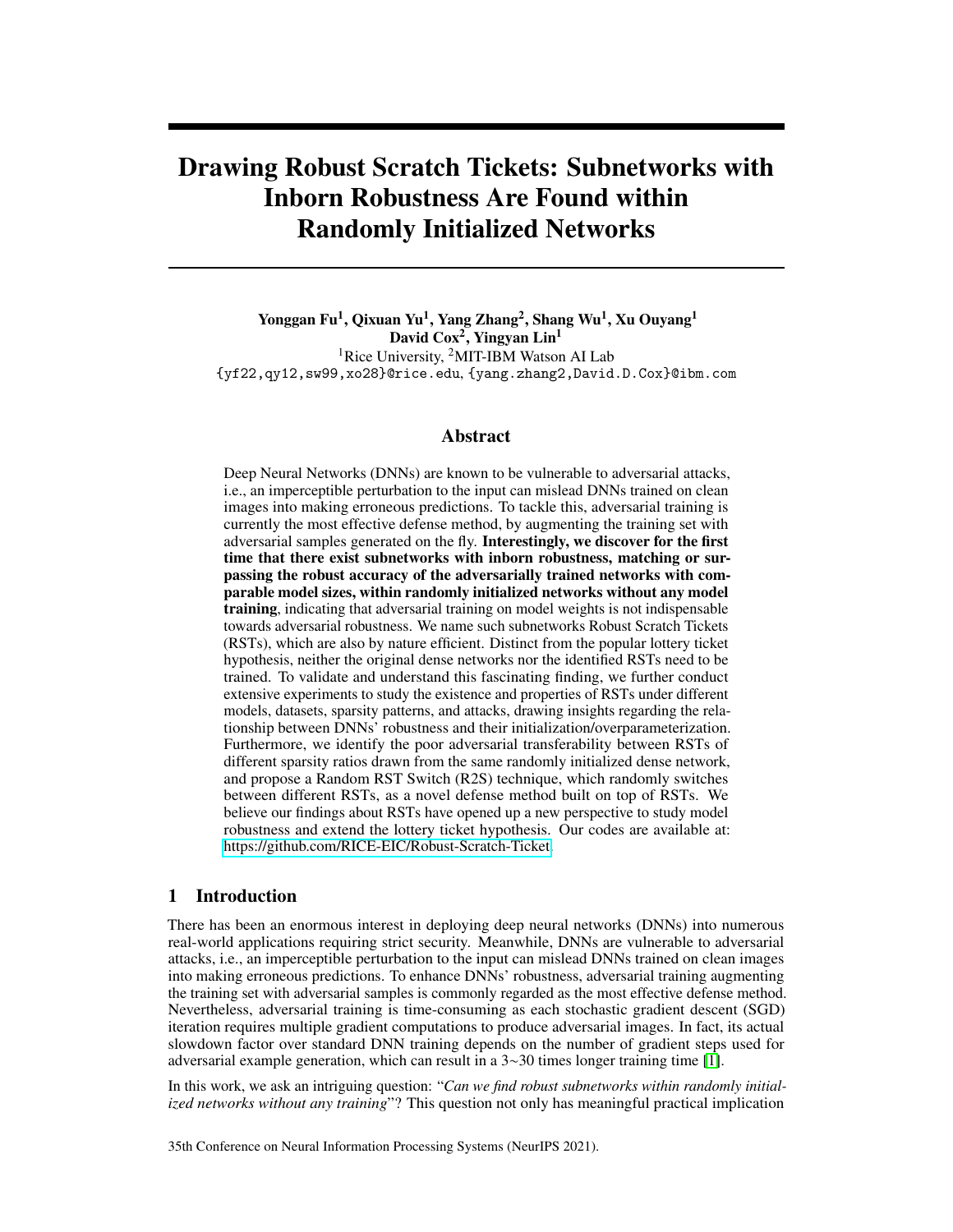but also potential theoretical ones. If the answer is yes, it will shed light on new methods towards robust DNNs, e.g., adversarial training might not be indispensable towards adversarial robustness; furthermore, the existence of such robust subnetworks will extend the recently discovered lottery ticket hypothesis (LTH) [\[2\]](#page-10-1), which articulates that neural networks contain sparse subnetworks that can be effectively trained from scratch when their weights being reset to the original initialization, and thus our understanding towards robust DNNs. In particular, we make the following contributions:

- We discover for the first time that there exist subnetworks with inborn robustness, matching or surpassing the robust accuracy of adversarially trained networks with comparable model sizes, within randomly initialized networks without any model training. We name such subnetworks Robust Scratch Tickets (RSTs), which are also by nature efficient. Distinct from the popular LTH, neither the original dense networks nor the identified RSTs need to be trained. For example, RSTs identified from a randomly initialized ResNet101 achieve a 3.56%/4.31% and 1.22%/4.43% higher robust/natural accuracy than the adversarially trained *dense* ResNet18 with a comparable model size, under a perturbation strength of  $\epsilon = 2$  and  $\epsilon$  = 4, respectively.
- We propose a general method to search for RSTs within randomly initialized networks, and conduct extensive experiments to identify and study the consistent existence and properties of RSTs under different DNN models, datasets, sparsity patterns, and attack methods, drawing insights regarding the relationship between DNNs' robustness and their initialization/overparameterization. Our findings on RSTs' existence and properties have opened up a new perspective for studying DNN robustness and can be viewed as a complement to LTH.
- We identify the poor adversarial transferability between RSTs of different sparsity ratios drawn from the same randomly initialized dense network, and propose a Random RST Switch (R2S) technique, which randomly switches between different RSTs, as a novel defense method built on top of RSTs. While an adversarially trained network shared among datasets suffers from degraded performance, our R2S enables the use of one random dense network for effective defense across different datasets.

# 2 Related Works

Adversarial attack and defense. DNNs are vulnerable to adversarial attacks, i.e., an imperceptible perturbation on the inputs can confuse the network into making a wrong prediction [\[3\]](#page-10-2). There has been a continuous war [\[4,](#page-10-3) [5\]](#page-10-4) between adversaries and defenders. On the adversary side, stronger attacks continue to be proposed, including both white-box [\[6,](#page-10-5) [7,](#page-10-6) [8,](#page-10-7) [9,](#page-10-8) [10\]](#page-10-9) and black-box ones [\[11,](#page-10-10) [12,](#page-10-11) [13,](#page-10-12) [14,](#page-10-13) [15\]](#page-10-14), to notably degrade the accuracy of the target DNNs. In response, on the defender side, various defense methods have been proposed to improve DNNs' robustness against adversarial attacks. For example, randomized smoothing [\[16,](#page-11-0) [17\]](#page-11-1) on the inputs can certifiably robustify DNNs against adversarial attacks; [\[18,](#page-11-2) [19,](#page-11-3) [20,](#page-11-4) [21,](#page-11-5) [22\]](#page-11-6) purify the adversarial examples back to the distribution of clean ones; and [\[23,](#page-11-7) [24,](#page-11-8) [25\]](#page-11-9) adopt detection models to distinguish adversarial examples from clean ones. In particular, adversarial training [\[26,](#page-11-10) [6,](#page-10-5) [27,](#page-11-11) [28\]](#page-11-12) is currently the most effective defense method. In this work, we discover the existence of RST, i.e., there exist subnetworks with inborn robustness that are hidden in randomly initialized networks without any training.

Model robustness and efficiency. Both robustness and efficiency [\[29\]](#page-11-13) matter for many DNNpowered intelligent applications. There have been pioneering works [\[30,](#page-11-14) [31,](#page-11-15) [32,](#page-11-16) [33,](#page-11-17) [34\]](#page-12-0) that explore the potential of pruning on top of robust DNNs. In general, it is observed that moderate sparsity is necessary for maintaining DNNs' adversarial robustness, over-sparsified DNNs are more vulnerable [\[30\]](#page-11-14), and over-parameterization is important for achieving decent robustness [\[6\]](#page-10-5). Pioneering examples include: [\[31\]](#page-11-15) finds that naively pruning an adversarially trained model will result in notably degraded robust accuracy; [\[35\]](#page-12-1) for the first time finds that quantization, if properly exploited, can even enhance quantized DNNs' robustness by a notable margin over their full-precision counterparts; and [\[32\]](#page-11-16) adopts pruning techniques that are aware of the robust training objective via learning a binary mask on an adversarially pretrained network; and [\[34\]](#page-12-0) prunes vulnerable features via a learnable mask and proposes a vulnerability suppression loss to minimize the feature-level vulnerability. In contrast, our work studies the existence, properties, and potential applications of RSTs, drawn from randomly initialized networks.

Lottery ticket hypothesis. The LTH [\[2\]](#page-10-1) shows that there exist small subnetworks (i.e., lottery tickets (LTs)) within dense, randomly initialized networks, that can be trained alone to achieve comparable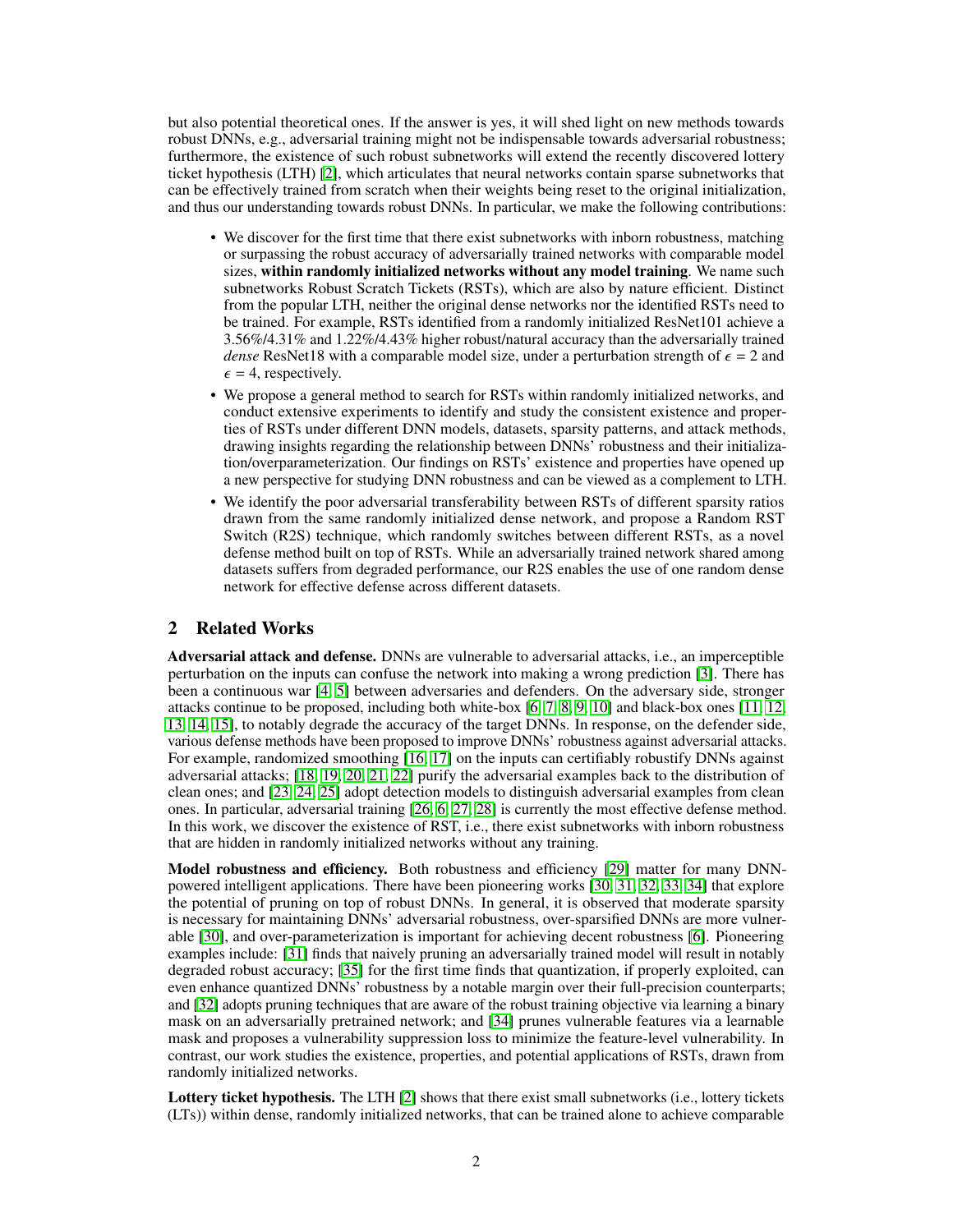accuracies to the latter. The following works aim to: (1) study LTs' properties [\[36,](#page-12-2) [37,](#page-12-3) [38,](#page-12-4) [39\]](#page-12-5), (2) improve LTs' performance [\[40,](#page-12-6) [41,](#page-12-7) [42,](#page-12-8) [43\]](#page-12-9), and (3) extend LTH to various networks/tasks/trainingpipelines [\[44,](#page-12-10) [45,](#page-12-11) [46,](#page-12-12) [47,](#page-12-13) [48,](#page-12-14) [49,](#page-12-15) [50\]](#page-12-16). The LTs drawn by existing works need to be (1) drawn from a pretrained network (except [\[43\]](#page-12-9)), and (2) trained in isolation after being drawn from the dense network. In contrast, RSTs are drawn from randomly initialized networks and, more importantly, no training is involved. We are inspired by [\[51\]](#page-12-17), which finds that randomly weighted networks contain subnetworks with impressive accuracy and [\[52,](#page-13-0) [53\]](#page-13-1), which provide theoretical support for [\[51\]](#page-12-17) and extend [\[51\]](#page-12-17) to identify binary neural networks in randomly weighted networks, respectively. While DNNs' adversarial robustness is important, it is not clear whether robust subnetworks exist within randomly initialized networks. We provide a positive answer and conduct a comprehensive study about the existence, properties, and potential applications for RSTs.

## <span id="page-2-1"></span>3 Robust Scratch Tickets: How to Find Them

In this section, we describe the method that we adopt to search for RSTs within randomly initialized networks. As modern DNNs contain a staggering number of possible subnetworks, it can be nontrivial to find subnetworks with inborn robustness in randomly weighted networks.

#### 3.1 Inspirations from previous works

Our search method draws inspiration from prior works. In particular, [\[31\]](#page-11-15) finds that naively pruning an adversarially trained model will notably degrade the robust accuracy, [\[32\]](#page-11-16) learns a binary mask on an adversarially pretrained network to make pruning techniques aware of model robustness, and [\[51\]](#page-12-17) shows that randomly weighted networks contain subnetworks with impressive nature accuracy, inspiring us to adopt learnable masks on top of randomly initialized weights to identify the RSTs.

#### 3.2 The proposed search strategy

**Overview.** Our search method adopts a sparse and learnable mask  $m$  associated with the weights of randomly initialized networks, where the search process for RSTs is equivalent to only update  *without changing the weights as inspired by*  $[32, 51]$  $[32, 51]$  $[32, 51]$ *. To search for practically useful RSTs, the* update of  $m$  has to (1) be aware of the robust training objective, and (2) ensure that the sparsity of  $m$ is sufficiently high, e.g., higher than a specified value  $(1 - k/N)$  where k is the number of remaining weights and  $N$  is the total number of weights. In particular, we adopt an adversarial search process to satisfy (1) and binarize  $m$  to activate only a fraction of the weights in the forward pass to satisfy (2).

<span id="page-2-0"></span>**Objective formulation.** We formulate the learning process of  $m$  as a minimax problem:

$$
\underset{m}{\arg\min} \ \sum_{i} \max_{\|\delta\|_{\infty} \leq \epsilon} \ell(f(\hat{m} \odot \theta, x_i + \delta), y_i) \quad s.t. \ |\|\hat{m}\|_{0} \leq k \tag{1}
$$

where  $\ell$  is the loss function,  $f$  is a randomly initialized network with random weights  $\theta \in \mathbb{R}^N$ ,  $x_i$  and  $y_i$  are the *i*-th input and label pair,  $\odot$  denotes element-wise product operation,  $\delta$  is a small perturbation applied to the inputs and  $\epsilon$  is a scalar that limits the perturbation magnitude in terms of the  $L_{inf}$ norm. Following [\[51\]](#page-12-17),  $\hat{m} \in \{0, 1\}^d$  approximates the top k largest elements of  $m \in \mathbb{R}^N$  using 1 and 0 otherwise during the forward pass to satisfy the target sparsity constraint, while all the elements in  $m$ will be updated during the backward pass via straight-through estimation [\[54\]](#page-13-2). Such an adversarial search process guarantees the awareness of robustness, which differs from vanilla adversarial training methods [\[26,](#page-11-10) [6,](#page-10-5) [27,](#page-11-11) [28\]](#page-11-12) in that here the model weights are never updated. After the adversarial search, a found RST is claimed according to the finally derived binary mask  $\hat{m}$ . As discussed in Sec. [4.5,](#page-4-0)  $\hat{m}$ can have different sparsity patterns, e.g., element-wise, row-wise, or kernel-wise, where RSTs are consistently observed.

Inner optimization. We solve the inner optimization in Eq. [1](#page-2-0) with Projected Gradient Descent (PGD) [\[6\]](#page-10-5) which iteratively adopts the sign of one-step gradient as an approximation to update  $\delta$  with a small step size  $\alpha$ , where the *t*-th iteration can be formulated as:

$$
\delta_{t+1} = clip_{\epsilon} \{ \delta_t + \alpha \cdot sign(\nabla_{\delta_t} \ell(f(\hat{m} \odot \theta, x_i + \delta_t), y_i)) \}
$$
\n(2)

where  $clip_{\epsilon}$  denotes the clipping function that enforces its input to the interval  $[-\epsilon, \epsilon]$ . As shown in Sec. [4.6,](#page-4-1) other adversarial training methods can also be adopted to draw RSTs.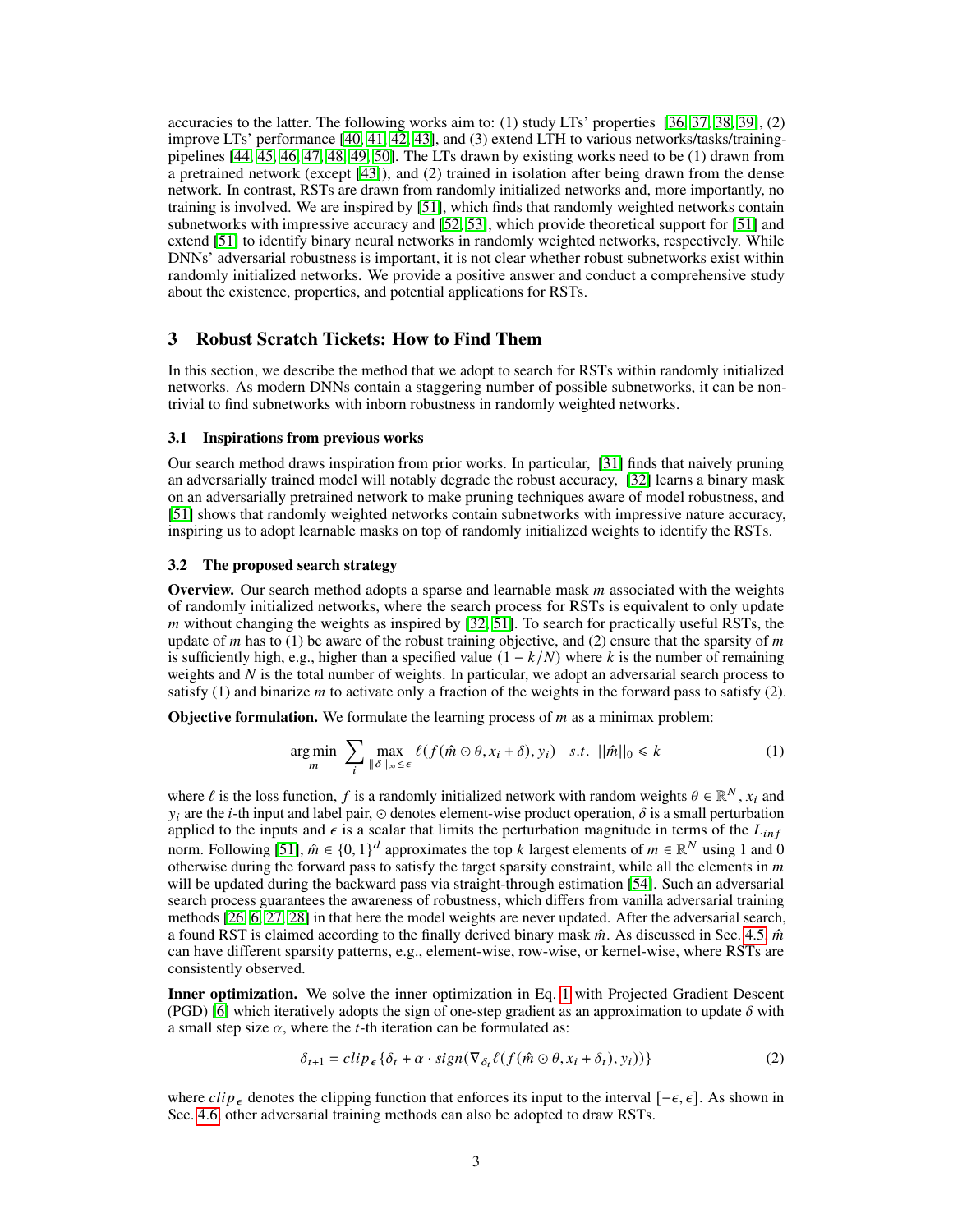<span id="page-3-0"></span>

Figure 1: Illustrating RSTs' consistent existence, where (a)∼(d): The robust and natural accuracy of RSTs with different remaining ratios in ResNet18 and WideRestNet32 on CIFAR-10/100, respectively; (e)∼(f): The robust accuracy of RSTs with different remaining ratios identified in ResNet18 under different initialization methods on CIFAR-10/100, respectively; (g) The robust accuracy of RSTs with different sparsity patterns identified in ResNet18 on CIFAR-10; and (h) The robust accuracy of RSTs identified using different adversarial search methods in ResNet18 on CIFAR-10. The accuracies of the adversarially trained original dense networks are annotated using **dashed lines**.

# 4 The Existence of Robust Scratch Tickets

In this section, we validate the consistent existence of RSTs across different networks and datasets with various sparsity patterns and initialization methods based on the search strategy in Sec. [3.](#page-2-1)

#### <span id="page-3-1"></span>4.1 Experiment Setup

Networks and datasets. Throughout this paper, we consider a total of four networks and three datasets, including PreActResNet18 (noted as ResNet18 for simplicity)/WideResNet32 on CIFAR-10/CIFAR-100 [\[55\]](#page-13-3) and ResNet50/ResNet101 on ImageNet [\[56\]](#page-13-4).

Adversarial search settings. For simplicity, we adopt layer-wise uniform sparsity when searching for RSTs, i.e., the weight remaining ratios  $k/N$  for all the layers are the same. On CIFAR-10/CIFAR-100, we adopt PGD-7 (7-step PGD) training for the adversarial search based on Eq. [1](#page-2-0) following [\[27,](#page-11-11) [6\]](#page-10-5). On ImageNet, we use FGSM with random starts (FGSM-RS) [\[27\]](#page-11-11), which can be viewed as a 1-step PGD, to update the mask  $m$ . The detailed search settings can be found in the Appendix.

Adversarial attack settings. We adopt PGD-20 [\[6\]](#page-10-5) attacks with  $\epsilon = 8$ , which is one of the most effective attacks, if not specifically stated. We further examine the robustness of RSTs under more attack methods and larger perturbation strengths in Sec. [5.3](#page-7-0) and Sec. [5.5,](#page-7-1) respectively.

**Model initialization.** As RSTs inherit the weights from randomly initialized networks, initialization can be crucial for their robustness. We consider four initialization methods: the Signed Kaiming Constant [\[51\]](#page-12-17), Kaiming Normal [\[57\]](#page-13-5), Xavier Normal [\[58\]](#page-13-6), and Kaiming Uniform [\[57\]](#page-13-5). If not specifically stated, we adopt the Signed Kaiming Constant initialization thanks to its most competitive results (see Sec. [4.4\)](#page-4-2). We report the average results based on three runs with different random seeds.

#### <span id="page-3-2"></span>4.2 RSTs exist on CIFAR-10/100

Fig. [1](#page-3-0) (a)∼(d) visualize both the robust and natural accuracies of the identified RSTs with different weight remaining ratios (i.e.,  $k/N$ ) in two networks featuring different degrees of overparameterization on CIFAR-10/100. We also visualize the accuracy of the original dense networks *after adversarial training*, while RSTs are drawn from the same dense networks with only random initialization.

Observations and analysis. RSTs do exist as the drawn RSTs with a wide range of weight remaining ratios achieve both a decent robust and natural accuracy, even without any model training. Specifically, we can see that (1) RSTs can achieve a comparable robust and natural accuracy with the adversarially trained original dense networks under a wide range of remaining ratios (i.e., 5%∼40%), e.g., the RST drawn from ResNet18 with a remaining ratio of 20% (i.e., 80% sparsity) without any training suffers from only 2.08% and 2.43% drop in the robust and natural accuracy, respectively, compared with the adversarially trained dense ResNet18; (2) RSTs hidden within randomly initialized networks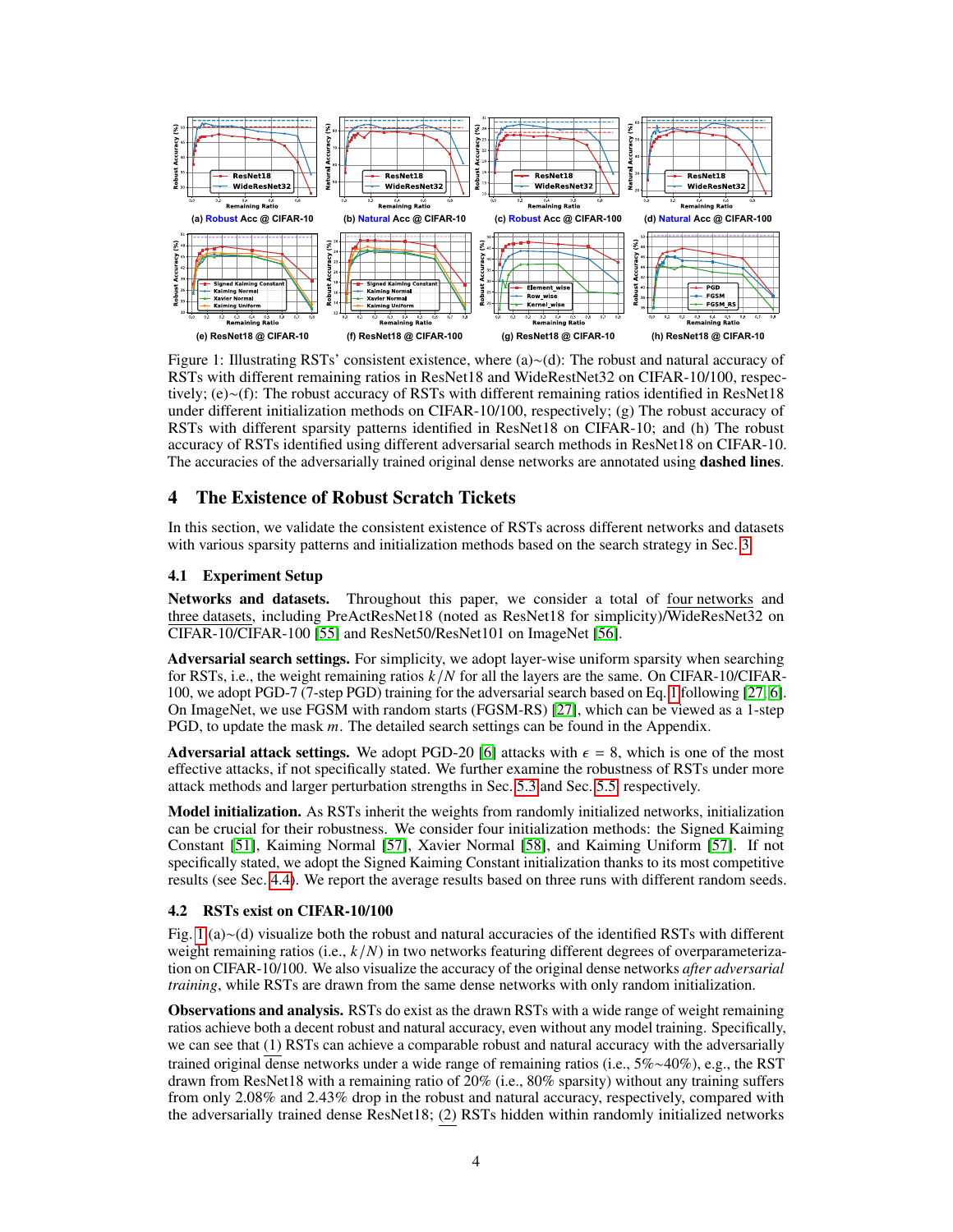with more overparameterization achieve a better robustness than the adversarially trained *dense* networks with a similar model size, e.g., the RST with a remaining ratio of 10% identified in the randomly initialized WideResNet32 achieves a 1.14%/1.72% higher robust/natural accuracy with a 60% reduction in the total number of parameters without any training, over the adversarially trained *dense* ResNet18; and (3) RSTs under very large or small remaining ratios have relatively inferior robust and natural accuracies, which is expected since RSTs under large remaining ratios (e.g.,  $>$ 60%) are close to the original randomly initialized networks that mostly make random predictions, while RSTs under small weight remaining ratios (e.g., 5%) are severely underparameterized.

# 4.3 RSTs exist on ImageNet

We further validate the existence of RSTs on ImageNet. As shown in Tab. [1,](#page-4-3) we can see that (1) RSTs do exist on ImageNet, e.g., RSTs identified within ResNet101 achieve a 3.56%/4/31% and 1.22%/4.43% higher robust/natural accuracy than the adversarially trained ResNet18 with a comparable model size, under

<span id="page-4-3"></span>

| Table 1: Comparing RSTs identified in ResNet50/101 with |  |
|---------------------------------------------------------|--|
| the adversarially trained ResNet18 on ImageNet.         |  |

| <b>Network</b>   | Remaining<br>Ratio | F | # Parameter<br>(M) | <b>Natural Acc</b><br>(%) | <b>Robust Acc</b><br>$($ %) |
|------------------|--------------------|---|--------------------|---------------------------|-----------------------------|
| ResNet18 (Dense) | ۰                  |   | 11 17              | 56.25                     | 37.09                       |
| RST @ ResNet50   | 0.4                | っ | 9.41               | 53.84                     | 35.24                       |
| RST @ ResNet101  | 0.25               |   | 10.62              | 60.56                     | 40.65                       |
| ResNet18 (Dense) | ۰                  | 4 | 11 17              | 50.41                     | 25.46                       |
| RST @ ResNet50   | 04                 |   | 9.41               | 46.36                     | 21.99                       |
| RST @ ResNet101  | 0.25               |   | 10.62              | 54.84                     | 26.68                       |

 $\epsilon$  = 2 and 4, respectively; and (2) RSTs identified from more overparameterized networks achieve a better robust/natural accuracy than those from lighter networks, as RSTs from ResNet101 are notably more robust than those from ResNet50 under comparable model sizes.

#### <span id="page-4-2"></span>4.4 RSTs exist under different initialization methods

We mainly consider Signed Kaiming Constant initialization [\[51\]](#page-12-17) for the randomly initialized networks, as mentioned in Sec. [4.1,](#page-3-1) and here we study the influence of different initialization methods on RSTs. Fig. [1](#page-3-0) (e) and (f) compare the robust accuracy of the RSTs drawn from ResNet18 with different initializations on CIFAR-10/100, respectively. Here we only show the robust accuracy for better visual clarity, as the corresponding natural accuracy ranking is the same and provided in the Appendix.

Observations and analysis. We can see that (1) RSTs consistently exist, when using all the initialization methods; and (2) RSTs drawn under the Signed Kaiming Constant [\[51\]](#page-12-17) initialization consistently achieve a better robustness than that of the other initialization methods under the same weight remaining ratios, indicating that RSTs can potentially achieve stronger robustness with more dedicated initialization. We adopt Signed Kaiming Constant initialization in all the following experiments.

#### <span id="page-4-0"></span>4.5 RSTs exist under different sparsity patterns

We mainly search for RSTs considering the commonly used element-wise sparsity, as mentioned in Sec. [4.1.](#page-3-1) A natural question is whether RSTs exist when considering other sparsity patterns, and thus here we provide an ablation study. Specifically, for each convolutional filter, we consider another three sparsity patterns: row-wise sparsity, kernel-wise sparsity, and channel-wise sparsity.

**Observations and analysis.** Fig. [1](#page-3-0) (g) shows that RSTs with more structured row-wise and kernelwise sparsity still exist, although suffering from a larger robustness accuracy drop over the adversarially trained original dense networks, and we fail to find RSTs with a decent robustness when considering channel-wise sparsity. Indeed, RSTs with more structured sparsity show a more inferior accuracy, since it is less likely that a consecutive structure within a randomly initialized network will be lucky enough to extract meaningful and robust features. Potentially, customized initialization can benefit RSTs with more structured sparsity patterns and we leave this as a future work.

#### <span id="page-4-1"></span>4.6 RSTs exist under different adversarial search methods

To study RSTs' dependency on the adopted adversarial search methods, here we adopt another two adversarial search schemes, FGSM [\[3\]](#page-10-2) and FGSM-RS [\[27\]](#page-11-11), for the inner optimization in Eq. [1.](#page-2-0)

Observations and analysis. Fig. [1](#page-3-0) (h) shows that (1) using an FGSM or FGSM-RS search scheme can also successfully identify RSTs from randomly initialized networks; and (2) RSTs identified uing PGD-7 training consistently show a better robustness under the same weight remaining ratios compared with the other two variants. This indicates that better adversarial search schemes can lead to higher quality RSTs and there potentially exist more robust RSTs within randomly initialized networks than the reported ones, when adopting more advanced adversarial search schemes.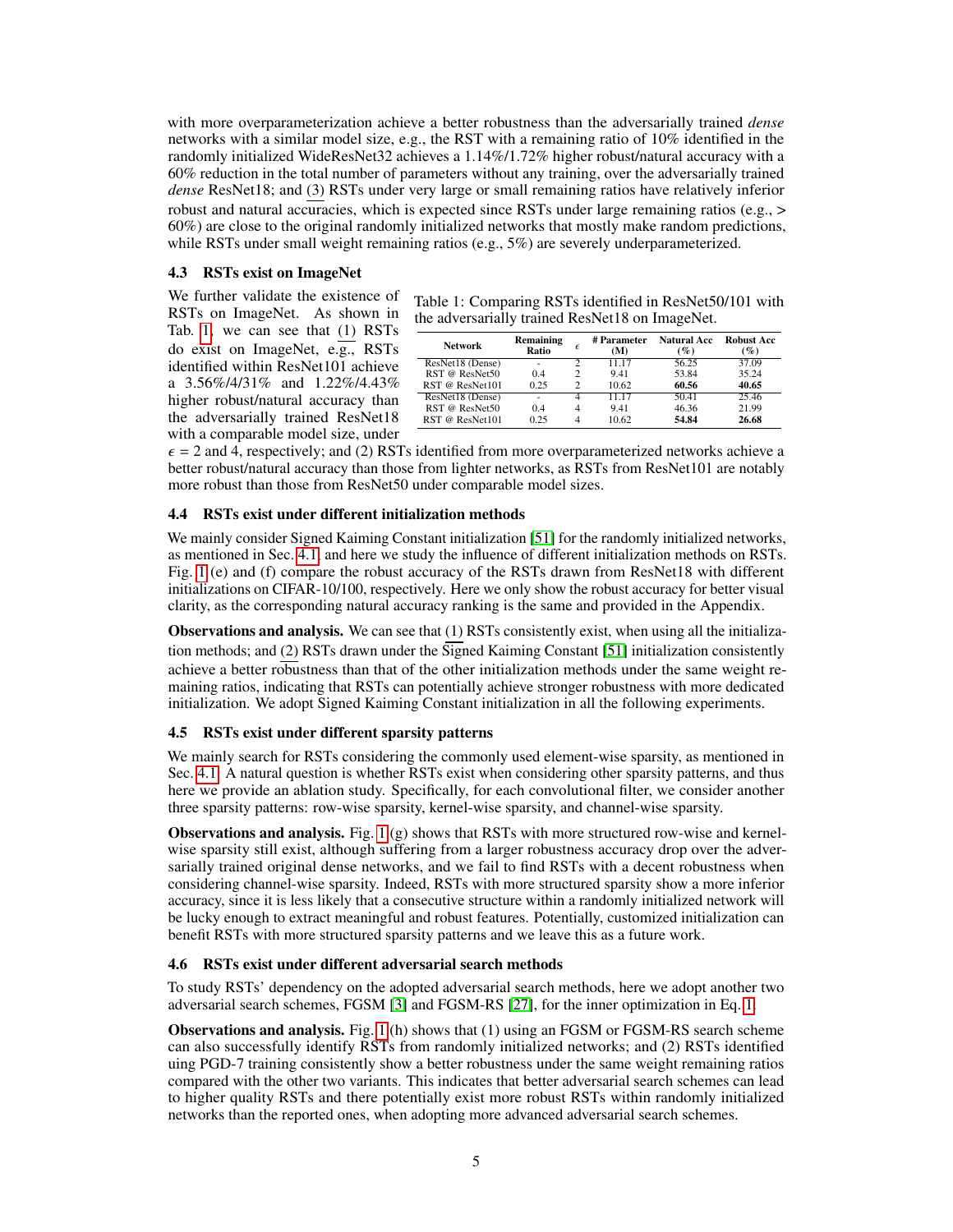<span id="page-5-1"></span>

Figure 2: Comparing the robust accuracy of RSTs, fine-tuned RSTs with inherited weights, and fine-tuned RSTs with reinitialization, with zoom-ins for the low remaining ratios (1%∼20%).

#### 4.7 Comparison with other adversarial lottery tickets

We further benchmark RSTs with other adversarial lottery tickets identified by [\[59\]](#page-13-7). On top of WideResNet32 on CIFAR-10, [\[59\]](#page-13-7) achieves a 50.48% robust accuracy with a sparsity of 80% under PGD-20 attacks with  $\epsilon = 8$ , while our RST achieves a 51.39% robust accuracy with a sparsity of 90%, which indicates that RSTs are high quality subnetworks with decent robustness even *without model training*. As will be shown in Sec. [5.1,](#page-5-0) the robustness of RSTs can be further improved after being adversarially fine-tuned.

#### 4.8 Insights behind RSTs

The robustness of RSTs is attributed to RSTs' searching process which ensures the searched subnetworks to effectively identify critical weight locations for model robustness. This has been motivated by [\[60\]](#page-13-8) that the location of weights holds most of the information encoded by the training, indicating that searching for the locations of a subset of weights within a randomly initialized network might be potentially as effective as adversarially training the weight values, in terms of generating robust models. In another word, training the model architectures may be an orthogonal and effective complement for training the model weights.

# 5 The Properties of Robust Scratch Tickets

In this section, we systematically study the properties of the identified RSTs for better understanding.

#### <span id="page-5-0"></span>5.1 Robustness of vanilla RSTs vs. fine-tuned RSTs

An interesting question is "*how do the vanilla RSTs perform as compared to RSTs with adversarially fine-tuned model weights*"? Inspired by [\[2\]](#page-10-1), we consider two settings: (1) fine-tuned RSTs starting with model weights inherited from the vanilla RSTs, and (2) fine-tuned RSTs with reinitialized weights. Fig. [2](#page-5-1) compares their accuracy on three networks and two datasets with zoom-ins under low remaining ratios (1%∼20%). Here we only show the robust accuracy for better visual clarity, where the natural accuracy with a consistent trend is provided in the Appendix.

Observations and analysis. We can see that (1) the vanilla RSTs achieve a comparable robust accuracy with that of the fine-tuned RSTs under  $\overline{a}$  wide range of weight remaining ratios according to Fig. [2](#page-5-1) (a), excepting under extremely large and small remaining ratios for the same reason as analyzed in Sec. [4.2;](#page-3-2) (2) under low remaining ratios (1%∼20%), fine-tuned RSTs with inherited weights can mostly achieve the best robustness among the three RST variants, but the robust accuracy gap with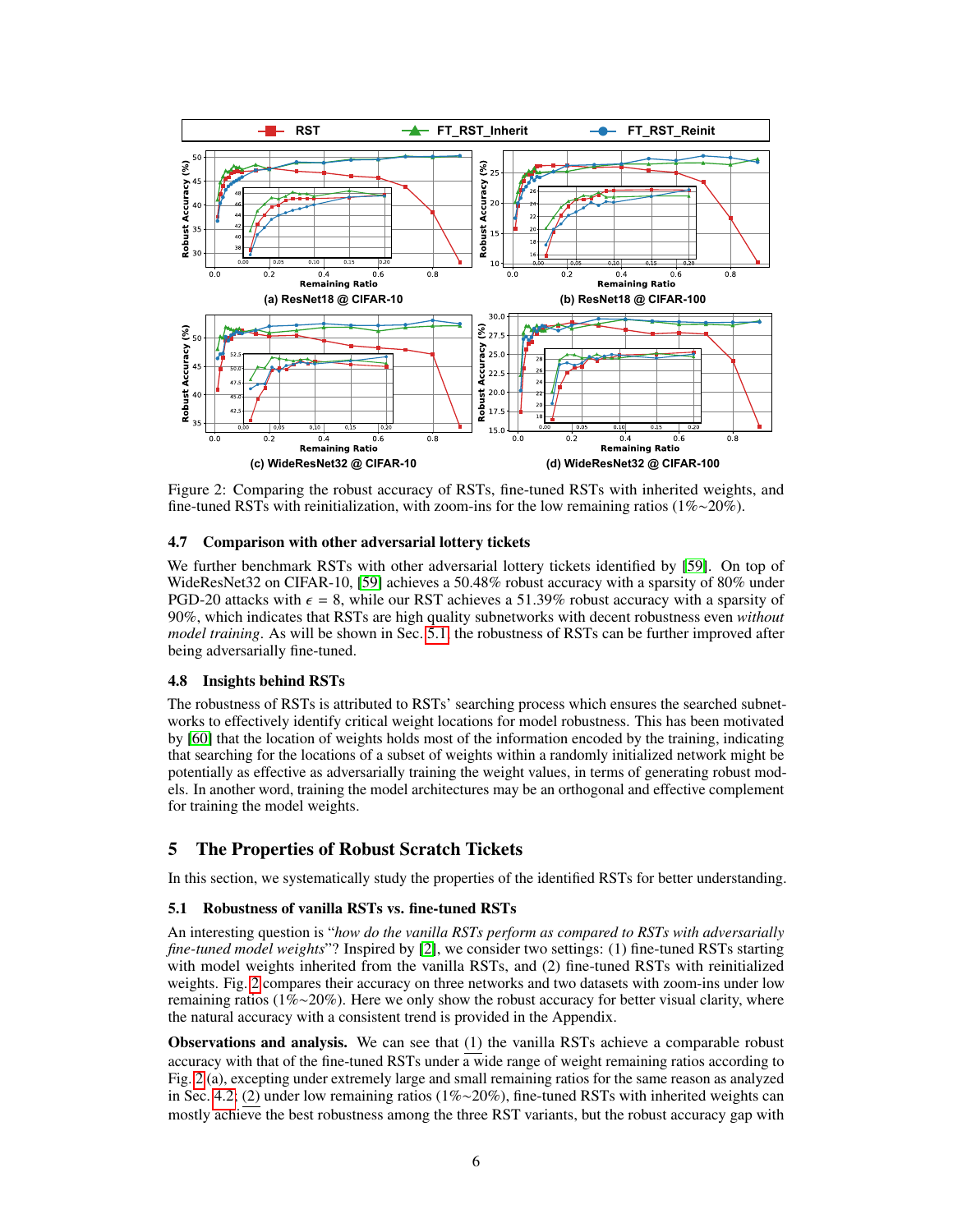<span id="page-6-0"></span>

Figure 3: The robust accuracy achieved by RSTs, natural RTTs, and adversarial RTTs drawn from ResNet18/WideResNet32 on CIFAR-10/100, with zoom-ins under low remaining ratios (1%∼20%).

the vanilla untrained RSTs is within -0.22%∼3.52%; and (3) under commonly used weight remaining ratios (5%∼20%) [\[61\]](#page-13-9), fine-tuned RSTs with re-initialization can only achieve a comparable or even inferior robust accuracy compared with the vanilla RSTs without any model training. We also find that under extremely low remaining ratios like 1% (i.e., 99% sparsity), fine-tuned RSTs with re-initialization achieve a better robustness than the vanilla RSTs on extremely overparameterized networks (e.g, WideResNet32) since they still retain enough capacity for effective feature learning.

Key insights. The above observations indicate that the existence of RSTs under low weight remaining ratios reveals **another lottery ticket phenomenon** in that (1) an RST without any model training can achieve a better or comparable robust and natural accuracy with an adversarially trained subnetwork of the same structure, and (2) the fine-tuned RSTs with inherited weights can achieve a notably better robust accuracy than the re-initialized ones, indicating that RSTs win a better initialization.

## <span id="page-6-2"></span>5.2 Vanilla RSTs vs. RTTs drawn from trained networks

As the adversarial search in Eq. [1](#page-2-0) can also be applied to trained networks, here we study whether subnetworks searched from trained models, called robust trained tickets (RTTs), can achieve a comparable accuracy over the vanilla RSTs. Fig. [3](#page-6-0) compares RST with two kinds of RTTs, i.e., natural RTTs and adversarial RTTs which are searched from naturally trained and adversarially trained networks, respectively. For better visual clarity, we only show the robust accuracy in Fig. [3,](#page-6-0) and the corresponding natural accuracy with a consistent trend is provided in the Appendix.

Observations and analysis. We can observe that (1) adversarial RTTs consistently achieve the best robustness,<br>indicating that under the same weight remaining ratio, sub-<br>networks drawn from adversarially trained networks are<br>more robust than RSTs drawn from randomly initial indicating that under the same weight remaining ratio, subnetworks drawn from adversarially trained networks are more robust than RSTs drawn from randomly initialized ones or RTTs from naturally trained ones; (2) there exist natural RTTs with decent robustness even if the robust accuracy of the corresponding trained dense networks is almost zero; and (3) interestingly, RSTs consistently achieve a better robust/natural accuracy over natural RTTs, indicating the subnetworks from naturally trained networks are less robust than the ones drawn from randomly initialized neural networks.

<span id="page-6-1"></span>

Figure 4: Normalized distances between the feature maps generated by clean and noisy images on ResNet18 / CIFAR-10.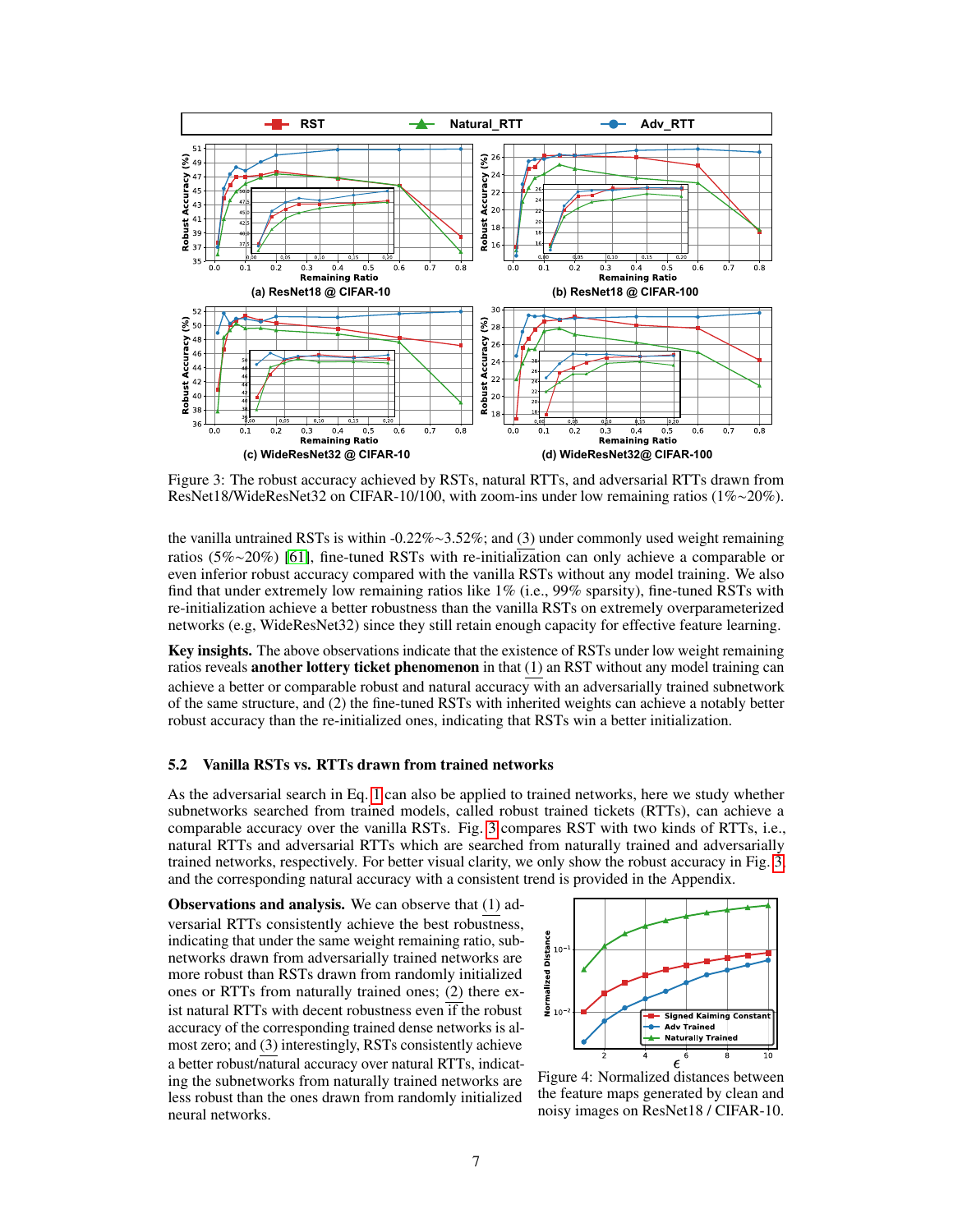<span id="page-7-3"></span>

Figure 6: Validating RSTs' properties under stronger perturbations on ResNet18 / CIFAR-10. (a)∼(b): Comparing vanilla RSTs with fine-tuned RSTs under  $\epsilon$  =12 and 16, respectively; and (c)∼(d): Comparing vanilla RSTs with RTTs under  $\epsilon$  =12 and 16, respectively.

To understand the above observations, we visualize the normalized distance between the feature maps of the last convolution layer generated by (1) clean images and (2) noisy images (i.e., clean images plus a random noise with a magnitude of  $\epsilon$  on top of ResNet18 with random initialization (Signed Kaiming Constant [\[51\]](#page-12-17)), weights trained on clean images, and weights trained on adversarial images on CIFAR-10), inspired by [\[62\]](#page-13-10). Fig. [4](#page-6-1) shows that the naturally trained ResNet18 suffers from large distance gaps between the feature maps with clean and noisy inputs, indicating that it is more sensitive to the perturbations applied to its inputs and thus the natural RTTs identified within it are potentially less robust, while the adversarially trained ResNet18 is the opposite.

Is overparameterization necessary in adversarial training? We further compare the vanilla RSTs, finetuned RSTs with inherited weights, and adversarial RTTs, drawn from ResNet18 on CIFAR-10 in Fig. [5.](#page-7-2) We can see that adversarial RTTs consistently achieve the best robustness under the same weight remaining ratio. The comparison between adversarial RTTs and fine-tuned RSTs with inherited weights indicates that robust subnetworks within an adversarially trained and overparameterized network can achieve a better robustness than those drawn from a randomly initialized network or adversarially trained from scratch, i.e., the overparameterization during adversarial training is necessary towards decent model robustness.

<span id="page-7-2"></span>

Figure 5: Robust accuracy vs. remaining ratio for RSTs, fine-tuned RSTs with inherited weights, and adversarial RTTs.

#### <span id="page-7-0"></span>5.3 RSTs' scalability to stronger perturbations

To explore whether the findings in Sec. [5.1](#page-5-0) and Sec. [5.2](#page-6-2) can be scaled to more aggressive attacks with stronger perturbations, we visualize the comparison between RSTs and fine-tuned RSTs/RTTs in Fig. [6,](#page-7-3) when considering the perturbation strength  $\epsilon = 12, 16$  in ResNet18 on CIFAR-10.

Observations and analysis. We can observe that (1) RSTs still can be successfully identified under stronger perturbations; and (2) the insights in both Sec. [5.1](#page-5-0) and Sec. [5.2](#page-6-2) still hold and the accuracy gaps between the vanilla RSTs and natural RTTs are even larger under stronger perturbations.

#### 5.4 RSTs' robustness against  $L_2$ -PGD attacks

We further evaluate RSTs with different remaining ratios and their corresponding dense networks trained by  $L_{inf}$ -PGD against  $L_2$ -PGD attacks on top of ResNet18/WideResNet32 on CIFAR-10. As shown in Tab. [2,](#page-7-4) we can see that with increased perturbation strength  $\epsilon$ , the dense networks suffer from larger robust accuracy drops and RSTs can gradually outperform the dense networks by a notable margin, indicating that RSTs will suffer less from

<span id="page-7-4"></span>Table 2: Evaluating RSTs and the corresponding dense networks trained by  $L_{inf}$  -PGD against  $L_2$ -PGD attacks with different perturbation strengths on CIFAR-10.

| <b>Network</b> | ResNet18          |                  |                   | WideResNet32     |                   |                   |
|----------------|-------------------|------------------|-------------------|------------------|-------------------|-------------------|
|                | $\epsilon = 0.50$ | $\epsilon$ =1.71 | $\epsilon = 2.00$ | $\epsilon$ =0.50 | $\epsilon = 1.71$ | $\epsilon = 2.00$ |
| Dense          | 63.61             | 40.85            | 39.04             | 63.94            | 36.55             | 34.66             |
| RST@5%         | 61.11             | 43.81            | 42.25             | 65.96            | 47.75             | 45.96             |
| RST@7%         | 63.04             | 43.94            | 42.41             | 65.05            | 43.63             | 42.08             |
| RST@10%        | 63.61             | 44.49            | 42.81             | 66.93            | 45.56             | 43.87             |
| RST@15%        | 62.03             | 44.16            | 42.58             | 67.18            | 45.23             | 43.44             |
| RST@20%        | 64.43             | 44.35            | 42.51             | 67.54            | 45.21             | 43.51.            |

overfitting to a specific norm-based attack than the dense networks.

#### <span id="page-7-1"></span>5.5 RSTs' robustness against more adversarial attacks

We also evaluate the robustness of RSTs against more adversarial attacks, including the CW-L2/CW-Inf attacks [\[8\]](#page-10-7), an adaptive attack called Auto-Attack [\[7\]](#page-10-6), and the gradient-free Bandits [\[12\]](#page-10-11) as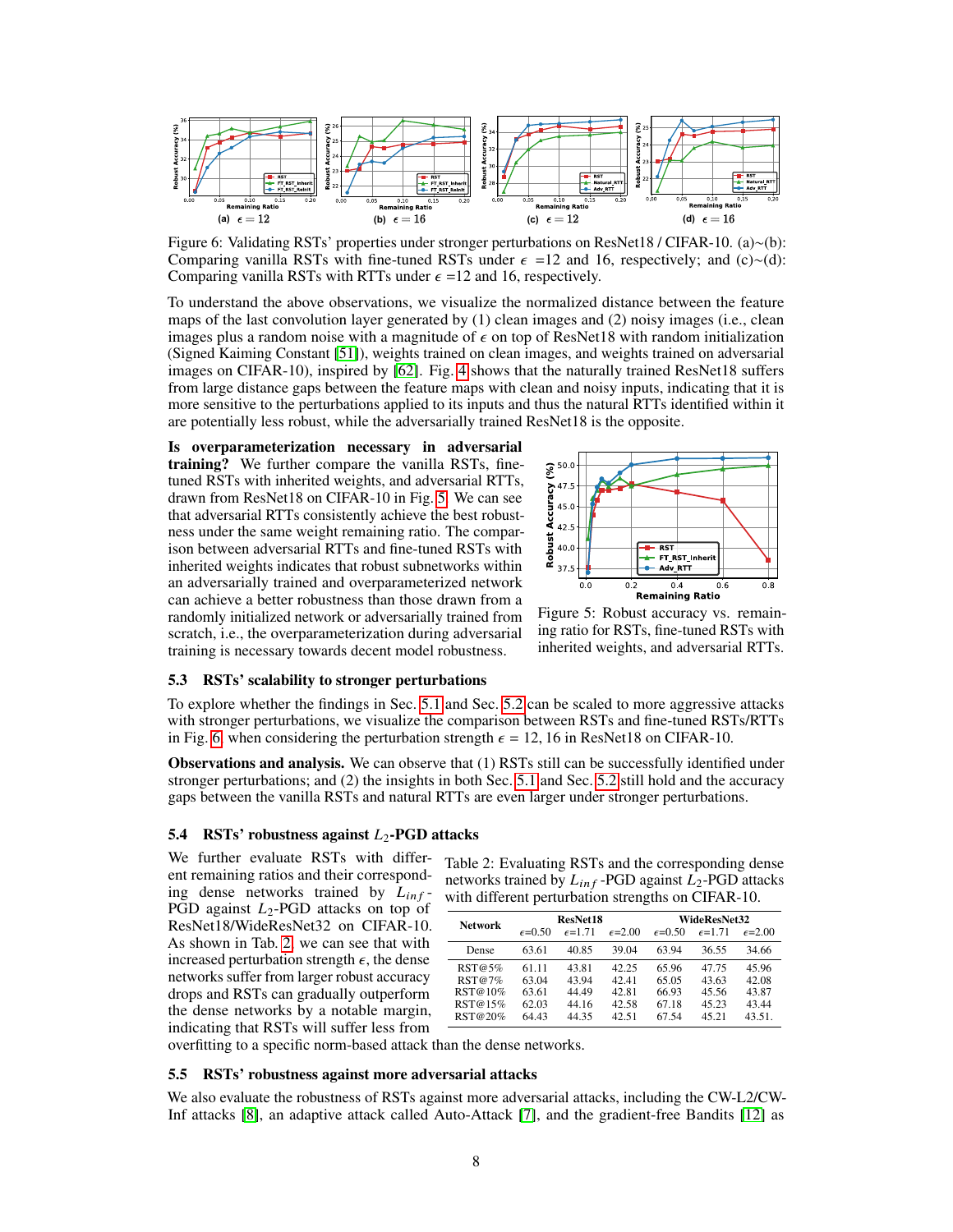detailed in the Appendix. We find that RSTs are generally robust against different attacks, e.g., under Auto-Attack/CW-Inf attacks on CIFAR-10, the RST with a weight remaining ratio of 5% identified in a randomly initialized WideResNet32 achieves a 2.51%/2.80% higher robust accuracy, respectively, together with an 80% parameter reduction as compared to the adversarially trained ResNet18.

# 6 Applications of the Robust Scratch Tickets

In this section, we show that RSTs can be utilized to build a defense method, serving as the first heuristic to leverage the existence of RSTs for practical applications. Specifically, we first identify the poor adversarial transferability between RSTs of different weight remaining ratios drawn from the same randomly initialized networks in Sec. [6.1,](#page-8-0) and then propose a technique called R2S in Sec. [6.2.](#page-8-1) Finally, we evaluate R2S's robustness over adversarially trained networks in Sec. [6.3.](#page-8-2)

#### <span id="page-8-0"></span>6.1 Poor adversarial transferability between RSTs with different weight remaining ratios

To study the adversarial transferability between RSTs of different remaining ratios drawn from the same randomly initialized networks, we transfer the adversarial attacks generated under one remaining ratio to attack RSTs with other remaining ratios and visualize the resulting robust accuracy on ResNet18 with CIFAR-10 in Fig. [7.](#page-8-3) We can see that the robust accuracies in the diagonal (i.e., the same RST for generating attacks and inference) are notably lower than those of the non-diagonal ones, i.e., the transferred ones. Similar observations, provided in the Appendix, can consistently be found on different networks/datasets, indicating that the adversarial transferability between RSTs is poor and thus providing potential opportunities for developing new defense methods.

#### <span id="page-8-1"></span>6.2 The proposed R2S technique

RSTs have two attractive properties: (1) RSTs with different remaining ratios from the same networks inherently have a weight-sharing nature; and (2) the adversarial transferability between RSTs of different remaining ratios is poor (see Fig. [7\)](#page-8-3). To this end, we propose a simple yet effective technique called R2S to boost model robustness. Specifically, R2S randomly

<span id="page-8-3"></span>

Figure 7: Adversarial transferability between RSTs from the same randomly initialized ResNet18 on CIFAR-10, where the robust accuracy is annotated.

<span id="page-8-4"></span>Table 3: Evaluating R2S under PGD-20 on CIFAR-10 (columns 2∼3) and CIFAR-100 (columns 4∼5).

| <b>Network</b>             | <b>Natural Acc</b> | <b>PGD-20</b> | Natural    | <b>PGD-20</b> |
|----------------------------|--------------------|---------------|------------|---------------|
|                            | $($ %)             | Acc $(\%)$    | Acc $(\%)$ | Acc $(\%)$    |
| ResNet18 (Dense)           | 81.73              | 50.19         | 56.88      | 26.94         |
| R <sub>2S</sub> @ ResNet18 | 77.49              | 63.93         | 52.12      | 41.01         |
| WideResNet32 (Dense)       | 85.93              | 52.27         | 61 14      | 29.81         |
| R2S @ WideResNet32         | 81.87              | 67.55         | 54.72      | 43.27         |

switches between different RSTs from a candidate RST set during inference, leading to a mismatch between the RSTs adopted by the adversaries to generate attacks and the RSTs used for inference. In this way, robustness is guaranteed by the poor adversarial transferability between RSTs while maintaining parameter-efficiency thanks to the weight-sharing nature of RSTs with different weight remaining ratios drawn from the same networks. The only overhead is the required binary masks for different RSTs, which is negligible (e.g., 3%) as compared with the total model parameters. In addition, as evaluated in Sec. [6.3,](#page-8-2) the same randomly initialized network can be shared among *different tasks* with task-specific RSTs, i.e., only extra binary masks are required for more tasks, further improving parameter efficiency.

#### <span id="page-8-2"></span>6.3 Evaluating the R2S technique

Evaluation setup. Since both the adversaries and defenders could adjust the probability for their RST choices, we assume that both adopt uniform sampling from the same candidate RST set for simplicity. We adopt an RST candidate set with remaining ratios [5%, 7%, 10%, 15%, 20%, 30%] and results under different RST choices can be found in the Appendix.

<span id="page-8-5"></span>Table 4: Evaluating R2S under Auto-Attack [\[7\]](#page-10-6) and CW-Inf attack [\[8\]](#page-10-7) on CIFAR-10.

| <b>Network</b>                             |       | <b>Auto-Attack</b>                            | CW-Inf |                 |  |
|--------------------------------------------|-------|-----------------------------------------------|--------|-----------------|--|
|                                            |       | $\epsilon = 8$ $\epsilon = 12$ $\epsilon = 8$ |        | $\epsilon = 12$ |  |
| ResNet18 (Dense)                           | 46.39 | 41 13                                         | 48.99  | 45.91           |  |
| R <sub>2S</sub> @ ResNet18                 | 51.92 | 49.77                                         | 54.02  | 52.63           |  |
| WideResNet32 (Dense)                       | 49.66 | 44 97                                         | 54.16  | 49.22           |  |
| R <sub>2S</sub> @ WideResNet <sub>32</sub> | 56.06 | 53.91                                         | 58 55  | 57.48           |  |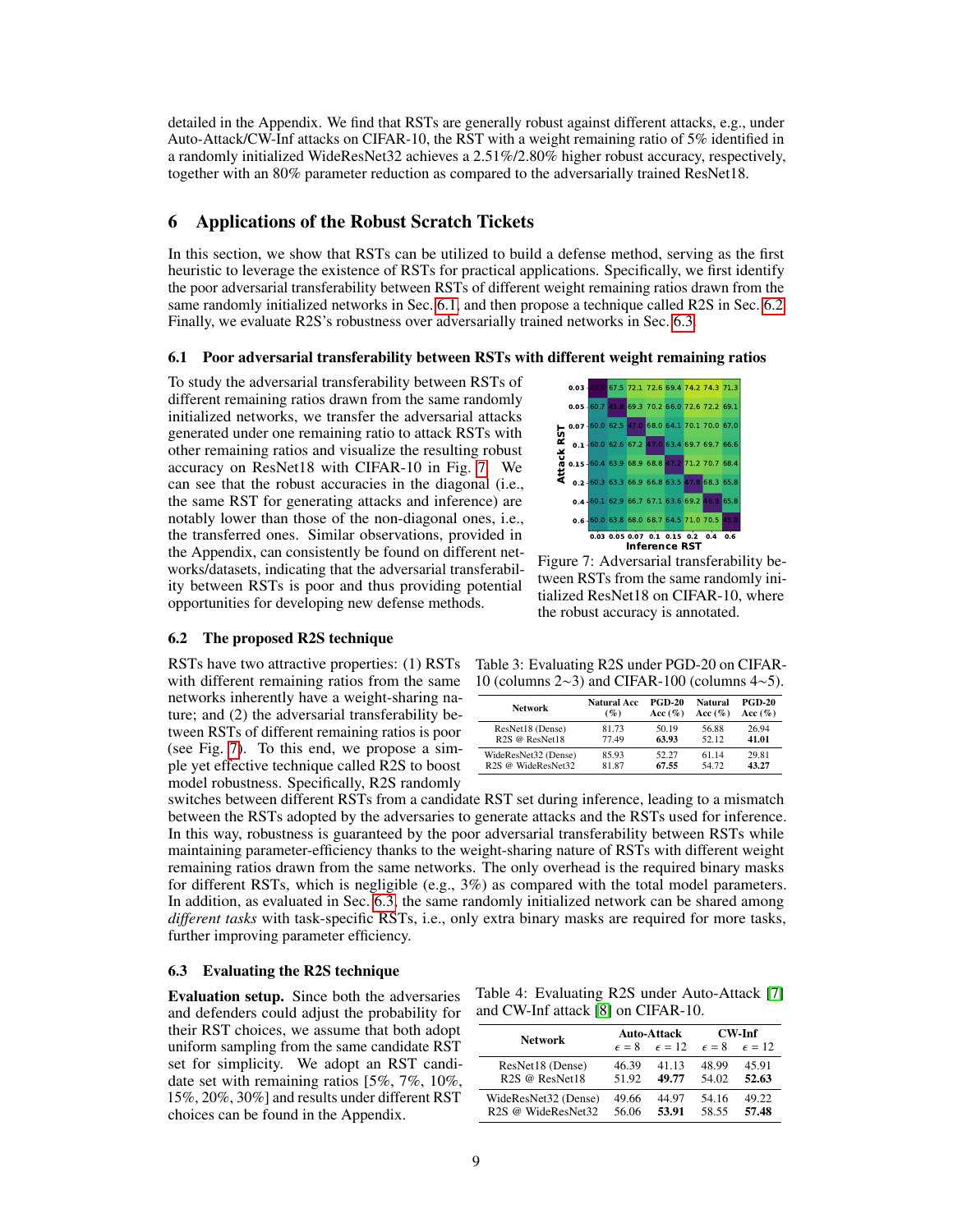R2S against SOTA attacks. As shown in Tabs. [3](#page-8-4) and [4,](#page-8-5) we can see that R2S consistently boosts the robust accuracy under all the networks/datasets/attacks, e.g., a 13.74% ∼ 15.28% and 5.53% ∼ 8.94% higher robust accuracy under PGD-20 and Auto-Attack, respectively, on CIFAR-10.

R2S against adaptive attacks. We further design two adaptive attacks on top of PGD-20 attacks for evaluating our R2S: (1) *Expectation over Transformation (EOT)* following [\[63\]](#page-13-11), which generates adversarial examples via the expectations of the gradients from all candidate RSTs; and (2) *Ensemble*, which generates attacks based on the ensemble of all the candidate RSTs, whose prediction is the averaged results

<span id="page-9-0"></span>Table 5: Robust accuracy of R2S against two adaptive attacks on CIFAR-10 (columns 2∼3) and CIFAR-100 (columns 4∼5).

| Method                            | <b>ResNet</b><br>-18 | WideRes<br><b>Net-32</b> | <b>ResNet</b><br>-18 | WideRes<br><b>Net-32</b> |
|-----------------------------------|----------------------|--------------------------|----------------------|--------------------------|
| Dense@PGD-20                      | 50.19                | 52.27                    | 26.94                | 29.81                    |
| R2S@EOT                           | 57.59                | 64.98                    | 36.68                | 40.17                    |
| R <sub>2</sub> S@ <i>Ensemble</i> | 59.05                | 62.1                     | 35.98                | 38.25                    |

of all candidate RSTs. Both attacks consider the information of all candidate RSTs. As shown in Tab. [5,](#page-9-0) we can observe that the robust accuracy of R2S against the two adaptive attacks will drop compared with our R2S against vanilla PGD-20 attacks in Tab. [3,](#page-8-4) yet it's still 7.40%∼9.83% higher than the adversarially trained dense networks, indicating that the two adaptive attacks are effective adaptive attacks and our R2S can still be a strong technique to boost adversarial robustness.

Applying random switch on adversarial RTTs. Indeed, the R2S technique can also be extended to adversarial RTTs as the poor adversarial transferability still holds between adversarial RTTs with different remaining ratios (see the Appendix). For example, when adopting the same candidate RST sets as in Tab. [3,](#page-8-4) R2S on adversarial RTTs achieves a 0.84%/1.58% higher robust/natural accuracy over R2S using RSTs on CIFAR-10 under PGD-20 attacks, indicating that R2S is a general technique to utilize robust tickets. More results of R2S using adversarial RTTs are in the Appendix.

Advantages of RSTs over adversarial RTTs. A unique property of RSTs is that the same randomly initialized network can be shared among different tasks and task-specific RSTs can be drawn from this same network and stored compactly via instantiated binary masks, leading to advantageous parameter efficiency. In contrast, the task-specific adversarial RTTs drawn from adversarially trained networks on a different task will lead to a reduced robustness.

To evaluate this, we search for the CIFAR-100-specific adversarial RTTs from a ResNet18 adversarially trained on CIFAR-10 (with the last fully-connected layer reinitialized), denoted as transferred adversarial RTTs, and compare it with (1) CIFAR-100-specific RSTs and (2) CIFAR-100-specific adversarial RTTs (identified from ResNet18 trained on CIFAR-100). As shown in Fig. [8,](#page-9-1) we can see that the transferred adversarial RTTs consistently achieve the worst robust accuracy, e.g., a 1.68% robust accuracy drop over the corresponding RST under a remaining ratio of 5%. Therefore, it is a unique advantage of RSTs to improve parameter efficiency, especially when more tasks are considered under resource constrained applications, while simultaneously maintaining decent robustness.

<span id="page-9-1"></span>

Figure 8: Comparing transferred adversarial RTTs with RSTs and adversarial RTTs in ResNet18 on CIFAR-100.

# 7 Conclusion

In this work, we show for the first time that there exist subnetworks with inborn robustness, matching or surpassing the robust accuracy of the adversarially trained networks with comparable model sizes, within randomly initialized networks without any model training. Distinct from the popular LTH, neither the original dense networks nor the identified RSTs need to be trained. To validate and understand our RST finding, we further conduct extensive experiments to study the existence and properties of RSTs under different models, datasets, sparsity patterns, and attacks. Finally, we make a heuristic step towards the practical uses of RSTs. In particular, we identify the poor adversarial transferability between RSTs of different sparsity ratios drawn from the same randomly initialized dense network, and propose a novel defense method called R2S, which randomly switches between different RSTs. While an adversarially trained network shared among datasets suffers from degraded performance, R2S enables one random dense network for effective defense across different datasets.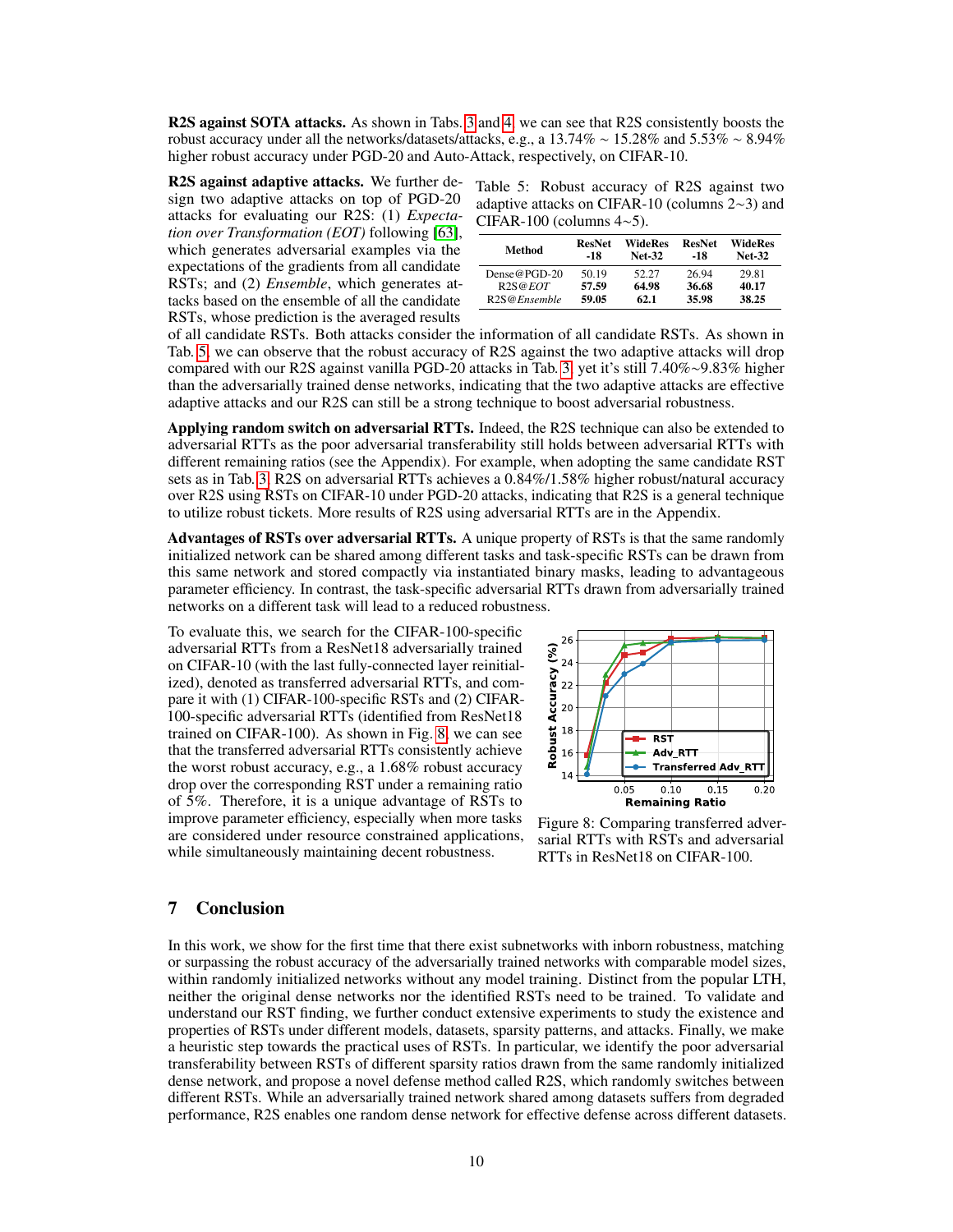## Acknowledgements

The work is supported by the National Science Foundation (NSF) through the MLWiNS program (Award number: 2003137).

### **References**

- <span id="page-10-0"></span>[1] Ali Shafahi, Mahyar Najibi, Amin Ghiasi, Zheng Xu, John P. Dickerson, Christoph Studer, Larry S. Davis, Gavin Taylor, and Tom Goldstein. Adversarial training for free! *CoRR*, abs/1904.12843, 2019.
- <span id="page-10-1"></span>[2] Jonathan Frankle and Michael Carbin. The lottery ticket hypothesis: Finding sparse, trainable neural networks. *arXiv preprint arXiv:1803.03635*, 2018.
- <span id="page-10-2"></span>[3] Ian J Goodfellow, Jonathon Shlens, and Christian Szegedy. Explaining and harnessing adversarial examples. *arXiv preprint arXiv:1412.6572*, 2014.
- <span id="page-10-3"></span>[4] Naveed Akhtar and Ajmal Mian. Threat of adversarial attacks on deep learning in computer vision: A survey. *Ieee Access*, 6:14410–14430, 2018.
- <span id="page-10-4"></span>[5] Anirban Chakraborty, Manaar Alam, Vishal Dey, Anupam Chattopadhyay, and Debdeep Mukhopadhyay. Adversarial attacks and defences: A survey. *arXiv preprint arXiv:1810.00069*, 2018.
- <span id="page-10-5"></span>[6] Aleksander Madry, Aleksandar Makelov, Ludwig Schmidt, Dimitris Tsipras, and Adrian Vladu. Towards deep learning models resistant to adversarial attacks. *arXiv preprint arXiv:1706.06083*, 2017.
- <span id="page-10-6"></span>[7] Francesco Croce and Matthias Hein. Reliable evaluation of adversarial robustness with an ensemble of diverse parameter-free attacks. In *International Conference on Machine Learning*, pages 2206–2216. PMLR, 2020.
- <span id="page-10-7"></span>[8] Nicholas Carlini and David Wagner. Towards evaluating the robustness of neural networks. In *2017 ieee symposium on security and privacy (sp)*, pages 39–57. IEEE, 2017.
- <span id="page-10-8"></span>[9] Nicolas Papernot, Patrick McDaniel, Somesh Jha, Matt Fredrikson, Z Berkay Celik, and Ananthram Swami. The limitations of deep learning in adversarial settings. In *2016 IEEE European symposium on security and privacy (EuroS&P)*, pages 372–387. IEEE, 2016.
- <span id="page-10-9"></span>[10] Seyed-Mohsen Moosavi-Dezfooli, Alhussein Fawzi, and Pascal Frossard. Deepfool: a simple and accurate method to fool deep neural networks. In *Proceedings of the IEEE conference on computer vision and pattern recognition*, pages 2574–2582, 2016.
- <span id="page-10-10"></span>[11] Pin-Yu Chen, Huan Zhang, Yash Sharma, Jinfeng Yi, and Cho-Jui Hsieh. Zoo: Zeroth order optimization based black-box attacks to deep neural networks without training substitute models. In *Proceedings of the 10th ACM workshop on artificial intelligence and security*, pages 15–26, 2017.
- <span id="page-10-11"></span>[12] Andrew Ilyas, Logan Engstrom, and Aleksander Madry. Prior convictions: Black-box adversarial attacks with bandits and priors. *arXiv preprint arXiv:1807.07978*, 2018.
- <span id="page-10-12"></span>[13] Maksym Andriushchenko, Francesco Croce, Nicolas Flammarion, and Matthias Hein. Square attack: a query-efficient black-box adversarial attack via random search. In *European Conference on Computer Vision*, pages 484–501. Springer, 2020.
- <span id="page-10-13"></span>[14] Chuan Guo, Jacob Gardner, Yurong You, Andrew Gordon Wilson, and Kilian Weinberger. Simple black-box adversarial attacks. In *International Conference on Machine Learning*, pages 2484–2493. PMLR, 2019.
- <span id="page-10-14"></span>[15] Andrew Ilyas, Logan Engstrom, Anish Athalye, and Jessy Lin. Black-box adversarial attacks with limited queries and information. In *International Conference on Machine Learning*, pages 2137–2146. PMLR, 2018.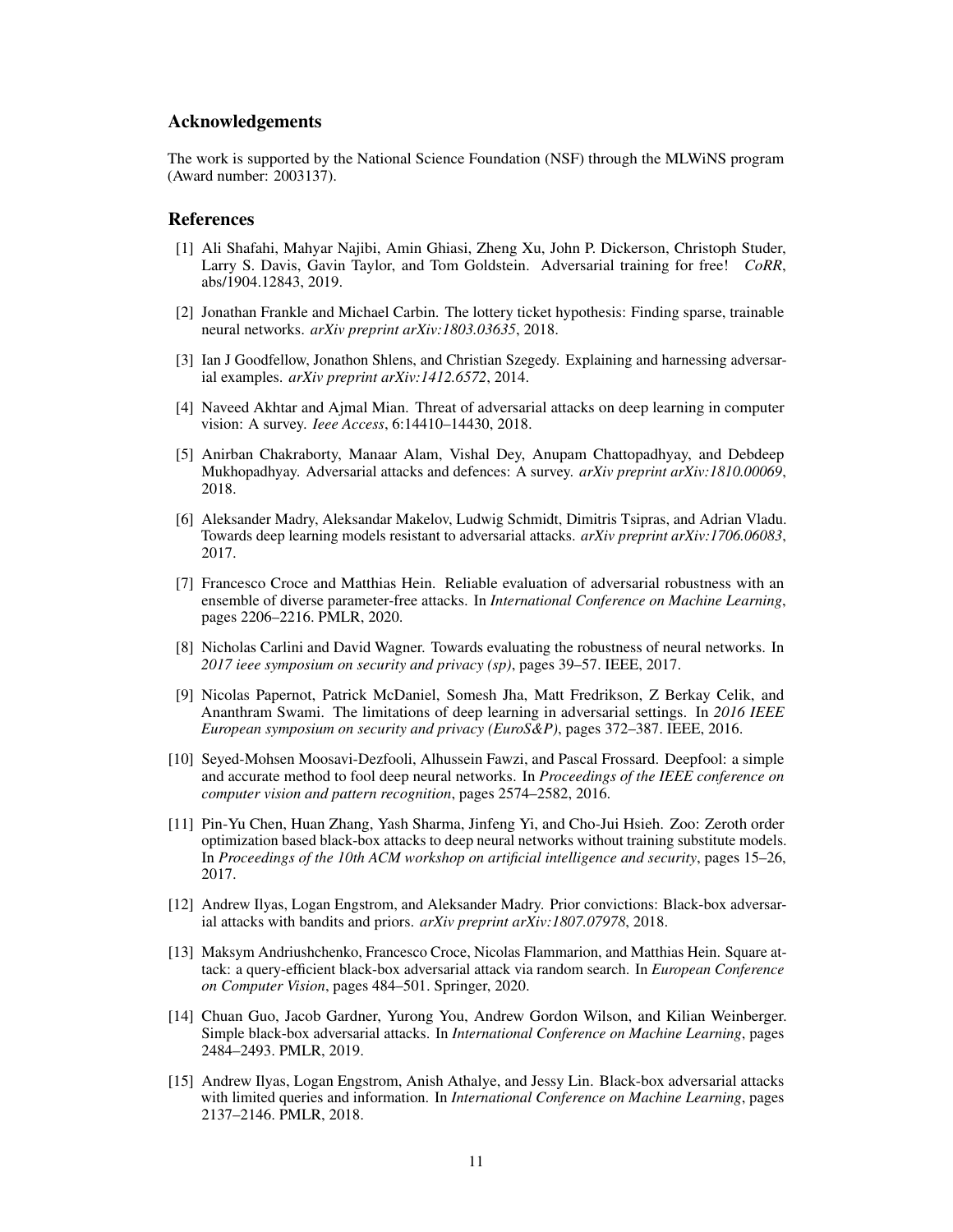- <span id="page-11-0"></span>[16] Jeremy Cohen, Elan Rosenfeld, and Zico Kolter. Certified adversarial robustness via randomized smoothing. In *International Conference on Machine Learning*, pages 1310–1320. PMLR, 2019.
- <span id="page-11-1"></span>[17] Bai Li, Changyou Chen, Wenlin Wang, and Lawrence Carin. Certified adversarial robustness with additive noise. *arXiv preprint arXiv:1809.03113*, 2018.
- <span id="page-11-2"></span>[18] Chuan Guo, Mayank Rana, Moustapha Cisse, and Laurens Van Der Maaten. Countering adversarial images using input transformations. *arXiv preprint arXiv:1711.00117*, 2017.
- <span id="page-11-3"></span>[19] Cihang Xie, Jianyu Wang, Zhishuai Zhang, Zhou Ren, and Alan Yuille. Mitigating adversarial effects through randomization. *arXiv preprint arXiv:1711.01991*, 2017.
- <span id="page-11-4"></span>[20] Weilin Xu, David Evans, and Yanjun Qi. Feature squeezing: Detecting adversarial examples in deep neural networks. *arXiv preprint arXiv:1704.01155*, 2017.
- <span id="page-11-5"></span>[21] Yang Song, Taesup Kim, Sebastian Nowozin, Stefano Ermon, and Nate Kushman. Pixeldefend: Leveraging generative models to understand and defend against adversarial examples. *arXiv preprint arXiv:1710.10766*, 2017.
- <span id="page-11-6"></span>[22] Changhao Shi, Chester Holtz, and Gal Mishne. Online adversarial purification based on self-supervision. *arXiv preprint arXiv:2101.09387*, 2021.
- <span id="page-11-7"></span>[23] Jan Hendrik Metzen, Tim Genewein, Volker Fischer, and Bastian Bischoff. On detecting adversarial perturbations. *arXiv preprint arXiv:1702.04267*, 2017.
- <span id="page-11-8"></span>[24] Reuben Feinman, Ryan R Curtin, Saurabh Shintre, and Andrew B Gardner. Detecting adversarial samples from artifacts. *arXiv preprint arXiv:1703.00410*, 2017.
- <span id="page-11-9"></span>[25] Kimin Lee, Kibok Lee, Honglak Lee, and Jinwoo Shin. A simple unified framework for detecting out-of-distribution samples and adversarial attacks. *arXiv preprint arXiv:1807.03888*, 2018.
- <span id="page-11-10"></span>[26] Ali Shafahi, Mahyar Najibi, Amin Ghiasi, Zheng Xu, John Dickerson, Christoph Studer, Larry S Davis, Gavin Taylor, and Tom Goldstein. Adversarial training for free! *arXiv preprint arXiv:1904.12843*, 2019.
- <span id="page-11-11"></span>[27] Eric Wong, Leslie Rice, and J Zico Kolter. Fast is better than free: Revisiting adversarial training. In *International Conference on Learning Representations*, 2019.
- <span id="page-11-12"></span>[28] Florian Tramèr, Alexey Kurakin, Nicolas Papernot, Ian Goodfellow, Dan Boneh, and Patrick Mc-Daniel. Ensemble adversarial training: Attacks and defenses. *arXiv preprint arXiv:1705.07204*, 2017.
- <span id="page-11-13"></span>[29] Junru Wu, Yue Wang, Zhenyu Wu, Zhangyang Wang, Ashok Veeraraghavan, and Yingyan Lin. Deep k-means: Re-training and parameter sharing with harder cluster assignments for compressing deep convolutions. In Jennifer Dy and Andreas Krause, editors, *Proceedings of the 35th International Conference on Machine Learning*, volume 80 of *Proceedings of Machine Learning Research*, pages 5363–5372. PMLR, 10–15 Jul 2018.
- <span id="page-11-14"></span>[30] Yiwen Guo, Chao Zhang, Changshui Zhang, and Yurong Chen. Sparse dnns with improved adversarial robustness. *arXiv preprint arXiv:1810.09619*, 2018.
- <span id="page-11-15"></span>[31] Shaokai Ye, Kaidi Xu, Sijia Liu, Hao Cheng, Jan-Henrik Lambrechts, Huan Zhang, Aojun Zhou, Kaisheng Ma, Yanzhi Wang, and Xue Lin. Adversarial robustness vs. model compression, or both? In *Proceedings of the IEEE/CVF International Conference on Computer Vision*, pages 111–120, 2019.
- <span id="page-11-16"></span>[32] Vikash Sehwag, Shiqi Wang, Prateek Mittal, and Suman Jana. Hydra: Pruning adversarially robust neural networks. *Advances in Neural Information Processing Systems (NeurIPS)*, 7, 2020.
- <span id="page-11-17"></span>[33] Adnan Siraj Rakin, Zhezhi He, Li Yang, Yanzhi Wang, Liqiang Wang, and Deliang Fan. Robust sparse regularization: Simultaneously optimizing neural network robustness and compactness. *arXiv preprint arXiv:1905.13074*, 2019.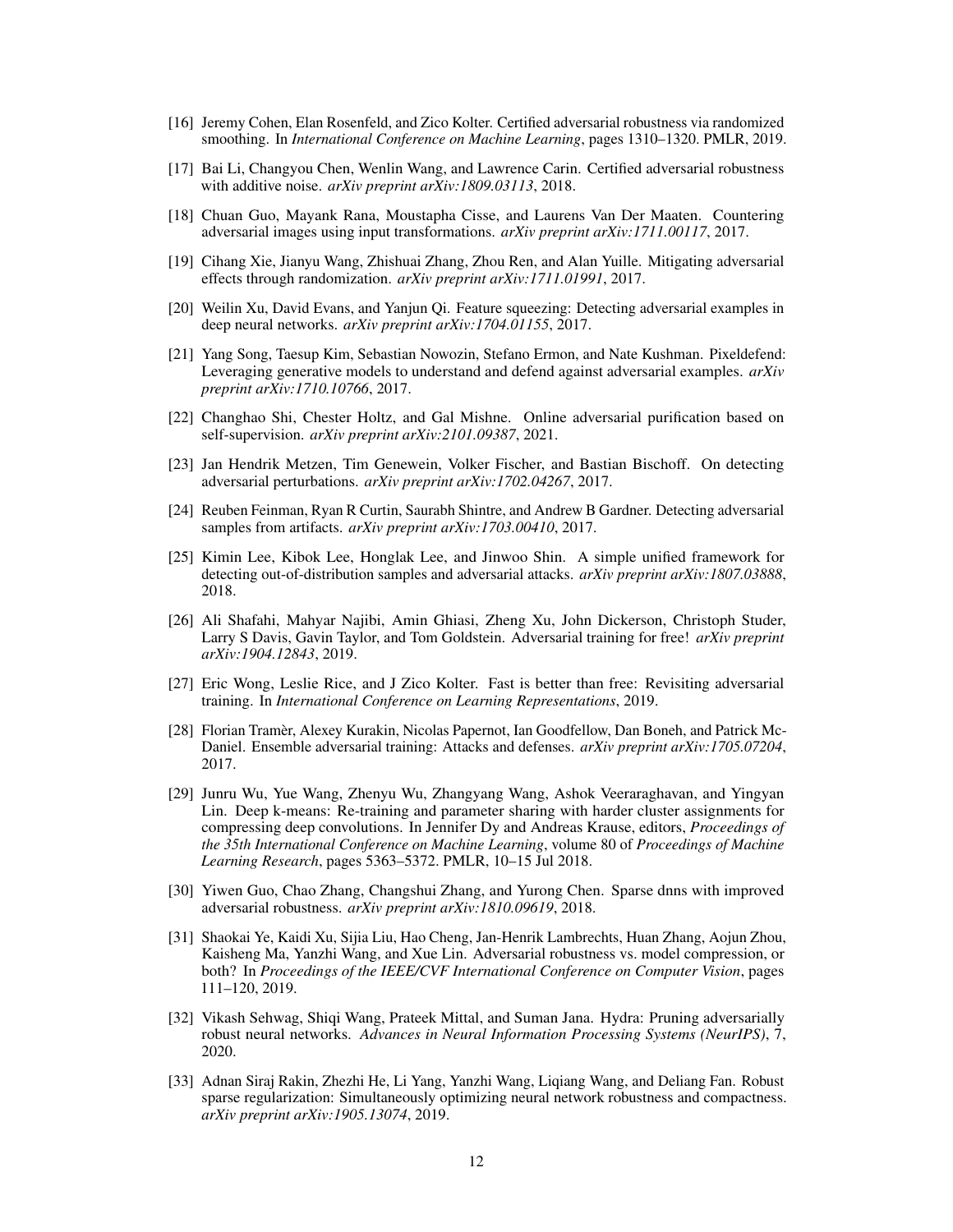- <span id="page-12-0"></span>[34] Divyam Madaan, Jinwoo Shin, and Sung Ju Hwang. Adversarial neural pruning with latent vulnerability suppression. In *International Conference on Machine Learning*, pages 6575–6585. PMLR, 2020.
- <span id="page-12-1"></span>[35] Yonggan Fu, Qixuan Yu, Meng Li, Vikas Chandra, and Yingyan Lin. Double-win quant: Aggressively winning robustness of quantized deep neural networks via random precision training and inference. In Marina Meila and Tong Zhang, editors, *Proceedings of the 38th International Conference on Machine Learning*, volume 139 of *Proceedings of Machine Learning Research*, pages 3492–3504. PMLR, 18–24 Jul 2021.
- <span id="page-12-2"></span>[36] Zhuang Liu, Mingjie Sun, Tinghui Zhou, Gao Huang, and Trevor Darrell. Rethinking the value of network pruning. *arXiv preprint arXiv:1810.05270*, 2018.
- <span id="page-12-3"></span>[37] Jonathan Frankle, David J Schwab, and Ari S Morcos. The early phase of neural network training. *arXiv preprint arXiv:2002.10365*, 2020.
- <span id="page-12-4"></span>[38] Utku Evci, Fabian Pedregosa, Aidan Gomez, and Erich Elsen. The difficulty of training sparse neural networks. *arXiv preprint arXiv:1906.10732*, 2019.
- <span id="page-12-5"></span>[39] Haoran You, Chaojian Li, Pengfei Xu, Yonggan Fu, Yue Wang, Xiaohan Chen, Richard G Baraniuk, Zhangyang Wang, and Yingyan Lin. Drawing early-bird tickets: Towards more efficient training of deep networks. *arXiv preprint arXiv:1909.11957*, 2019.
- <span id="page-12-6"></span>[40] Alex Renda, Jonathan Frankle, and Michael Carbin. Comparing rewinding and fine-tuning in neural network pruning. *arXiv preprint arXiv:2003.02389*, 2020.
- <span id="page-12-7"></span>[41] Jonathan Frankle, Gintare Karolina Dziugaite, Daniel Roy, and Michael Carbin. Linear mode connectivity and the lottery ticket hypothesis. In *International Conference on Machine Learning*, pages 3259–3269. PMLR, 2020.
- <span id="page-12-8"></span>[42] Pedro Savarese, Hugo Silva, and Michael Maire. Winning the lottery with continuous sparsification. *arXiv preprint arXiv:1912.04427*, 2019.
- <span id="page-12-9"></span>[43] Chaoqi Wang, Guodong Zhang, and Roger Grosse. Picking winning tickets before training by preserving gradient flow. *arXiv preprint arXiv:2002.07376*, 2020.
- <span id="page-12-10"></span>[44] Sai Prasanna, Anna Rogers, and Anna Rumshisky. When bert plays the lottery, all tickets are winning. *arXiv preprint arXiv:2005.00561*, 2020.
- <span id="page-12-11"></span>[45] Haonan Yu, Sergey Edunov, Yuandong Tian, and Ari S Morcos. Playing the lottery with rewards and multiple languages: lottery tickets in rl and nlp. *arXiv preprint arXiv:1906.02768*, 2019.
- <span id="page-12-12"></span>[46] Xiaohan Chen, Yu Cheng, Shuohang Wang, Zhe Gan, Zhangyang Wang, and Jingjing Liu. Earlybert: Efficient bert training via early-bird lottery tickets. *arXiv preprint arXiv:2101.00063*, 2020.
- <span id="page-12-13"></span>[47] Haoran You, Zhihan Lu, Zijian Zhou, and Yingyan Lin. GEBT: drawing early-bird tickets in graph convolutional network training. *CoRR*, abs/2103.00794, 2021.
- <span id="page-12-14"></span>[48] Sharath Girish, Shishira R Maiya, Kamal Gupta, Hao Chen, Larry Davis, and Abhinav Shrivastava. The lottery ticket hypothesis for object recognition. *arXiv preprint arXiv:2012.04643*, 2020.
- <span id="page-12-15"></span>[49] Tianlong Chen, Yu Cheng, Zhe Gan, Jingjing Liu, and Zhangyang Wang. Ultra-data-efficient gan training: Drawing a lottery ticket first, then training it toughly. *arXiv preprint arXiv:2103.00397*, 2021.
- <span id="page-12-16"></span>[50] Neha Mukund Kalibhat, Yogesh Balaji, and Soheil Feizi. Winning lottery tickets in deep generative models. *arXiv preprint arXiv:2010.02350*, 2020.
- <span id="page-12-17"></span>[51] Vivek Ramanujan, Mitchell Wortsman, Aniruddha Kembhavi, Ali Farhadi, and Mohammad Rastegari. What's hidden in a randomly weighted neural network? In *Proceedings of the IEEE/CVF Conference on Computer Vision and Pattern Recognition*, pages 11893–11902, 2020.